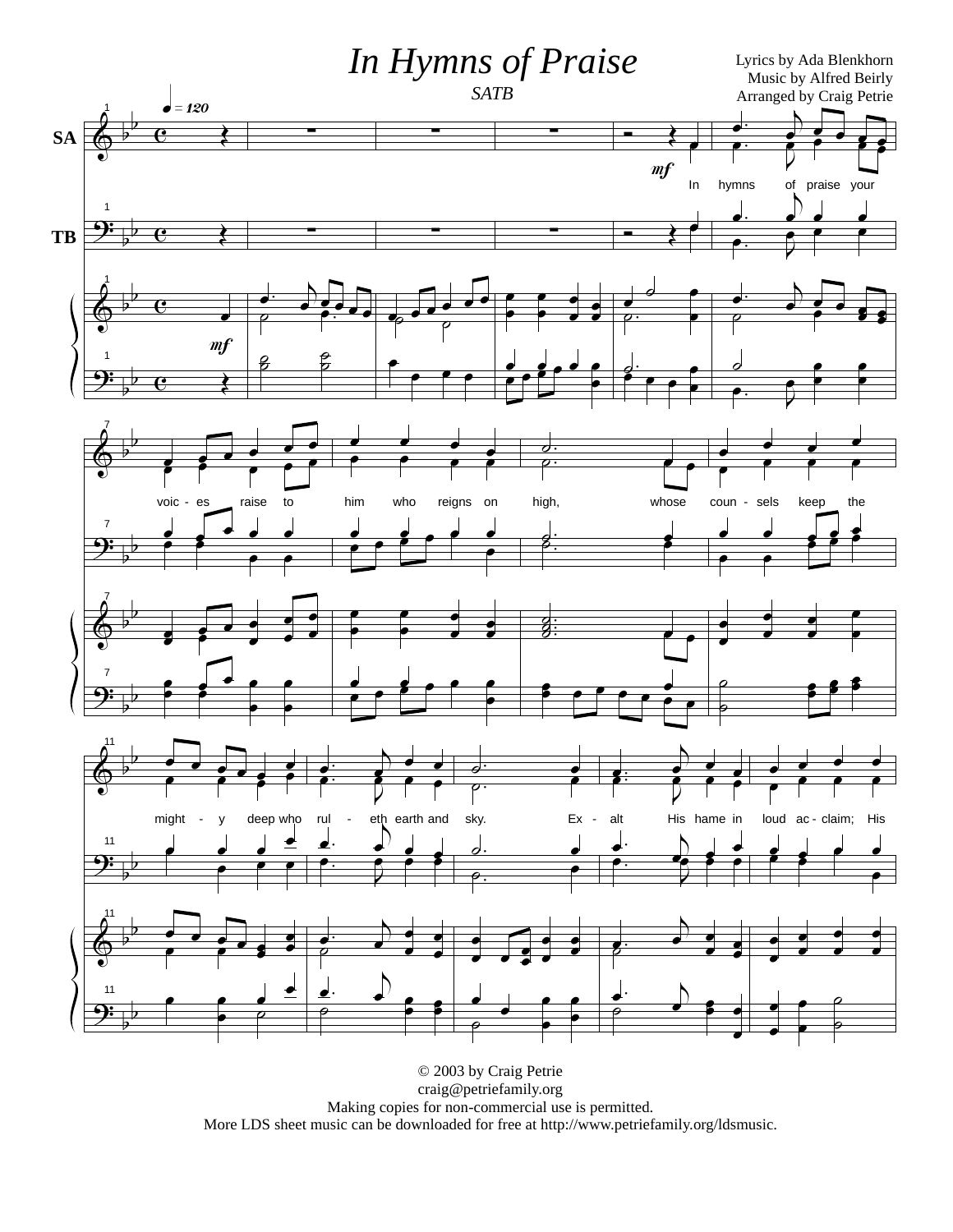





 $-2-$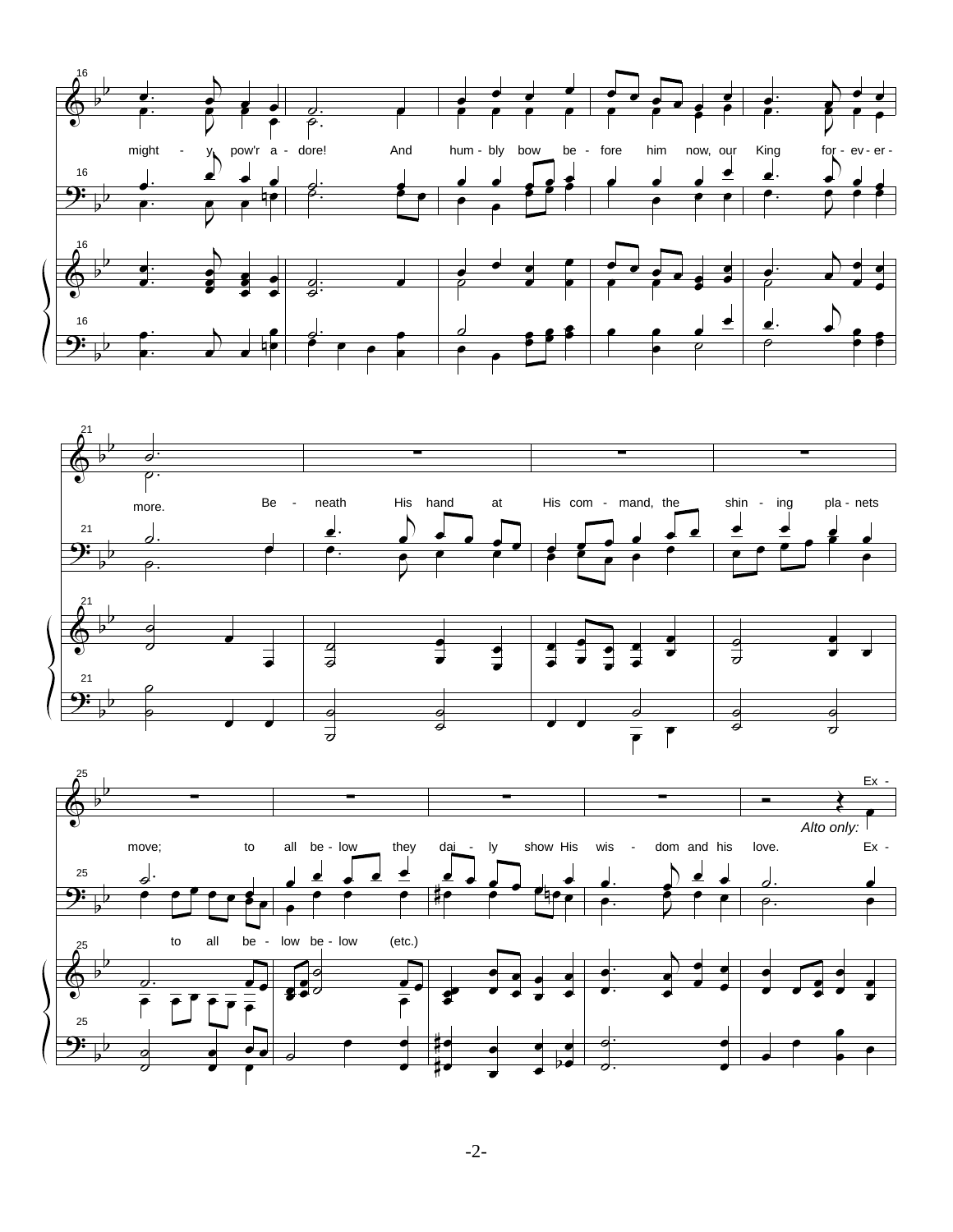



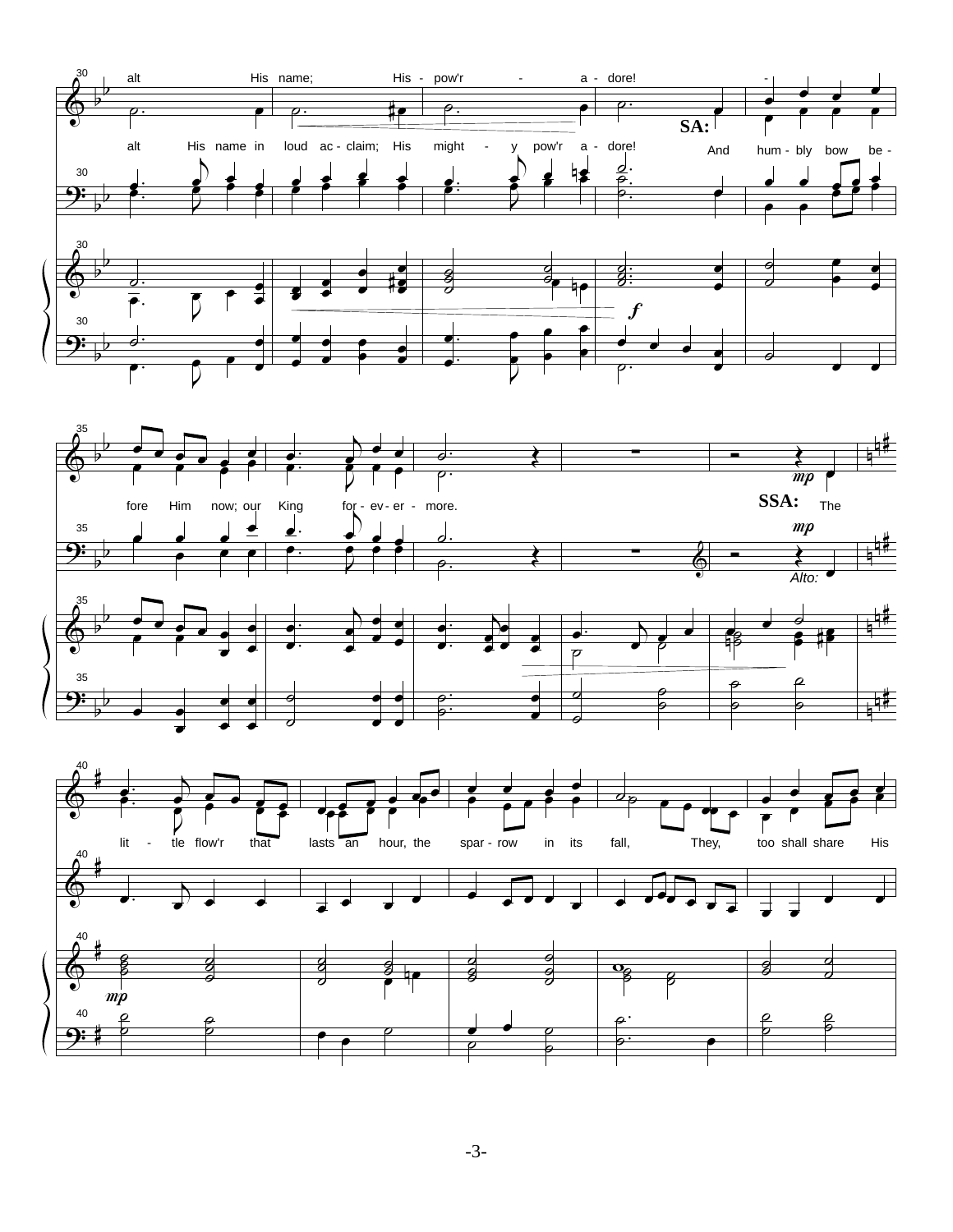